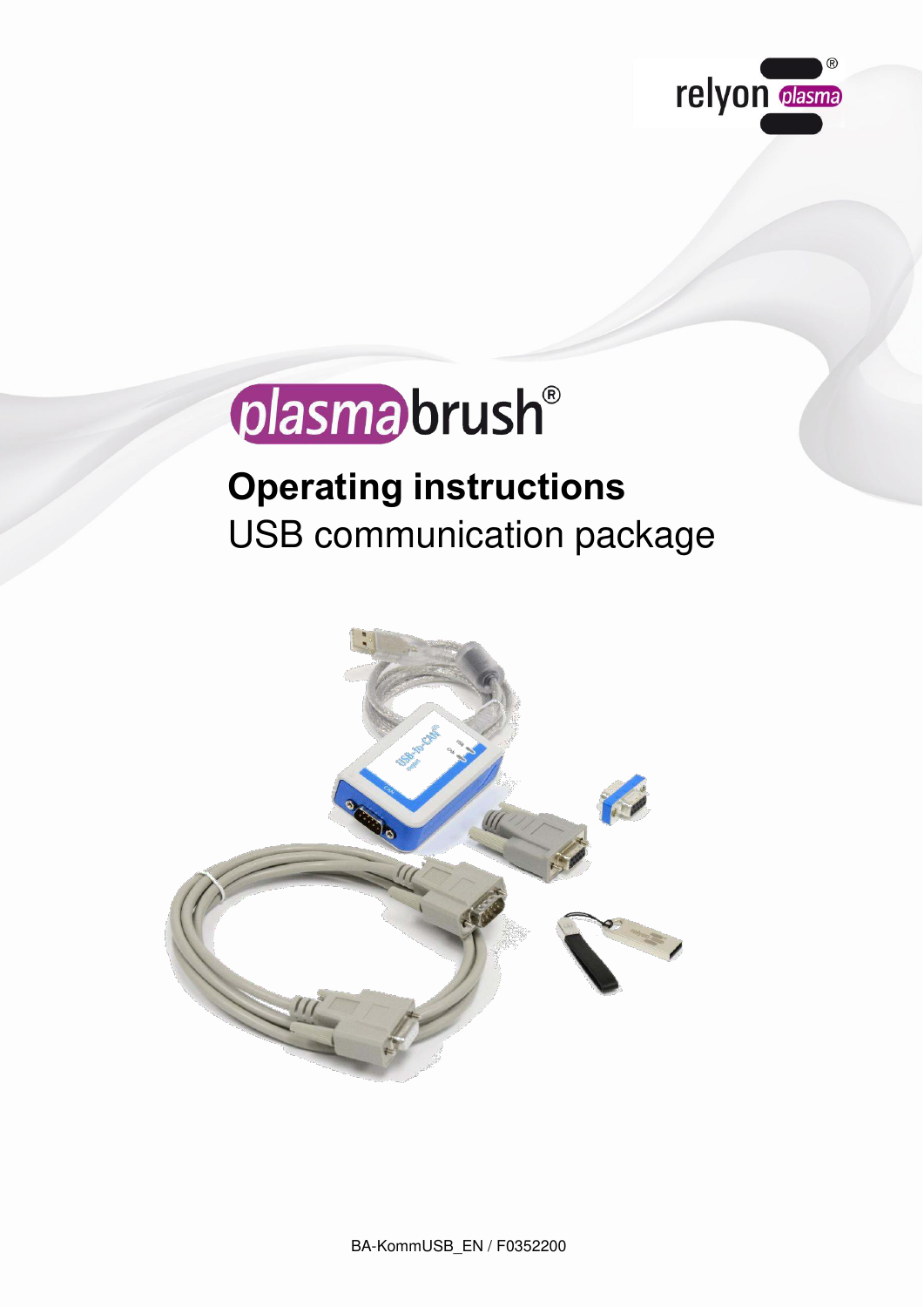Thank you for purchasing a high-quality **relyon plasma** GmbH product. To get the best from your product, please read these instructions carefully.

#### **Important! Read these instructions carefully before assembling, installing and starting up the machine!**

**Always follow the safety instructions!** Failure to follow the safety instructions may result in accidents, serious injury and serious damage to the machine.

#### **The product may only be started up and operated by trained and qualified persons!**

**Train your staff!** The operator / user is responsible for ensuring that personnel have fully understood the operation of the machine and the safety requirements.

© Copyright **relyon plasma** GmbH 2016.

All rights reserved. All rights reserved.

Text, images and diagrams and their layout are protected by copyright and other laws. Unauthorised copying and distribution of this document and the utilisation and communication of its contents are strictly prohibited unless expressly authorised. Offenders will be held liable for the payment of damages. All rights reserved in the event of a patent, utility model or ornamental design registration being granted.

Original operating instructions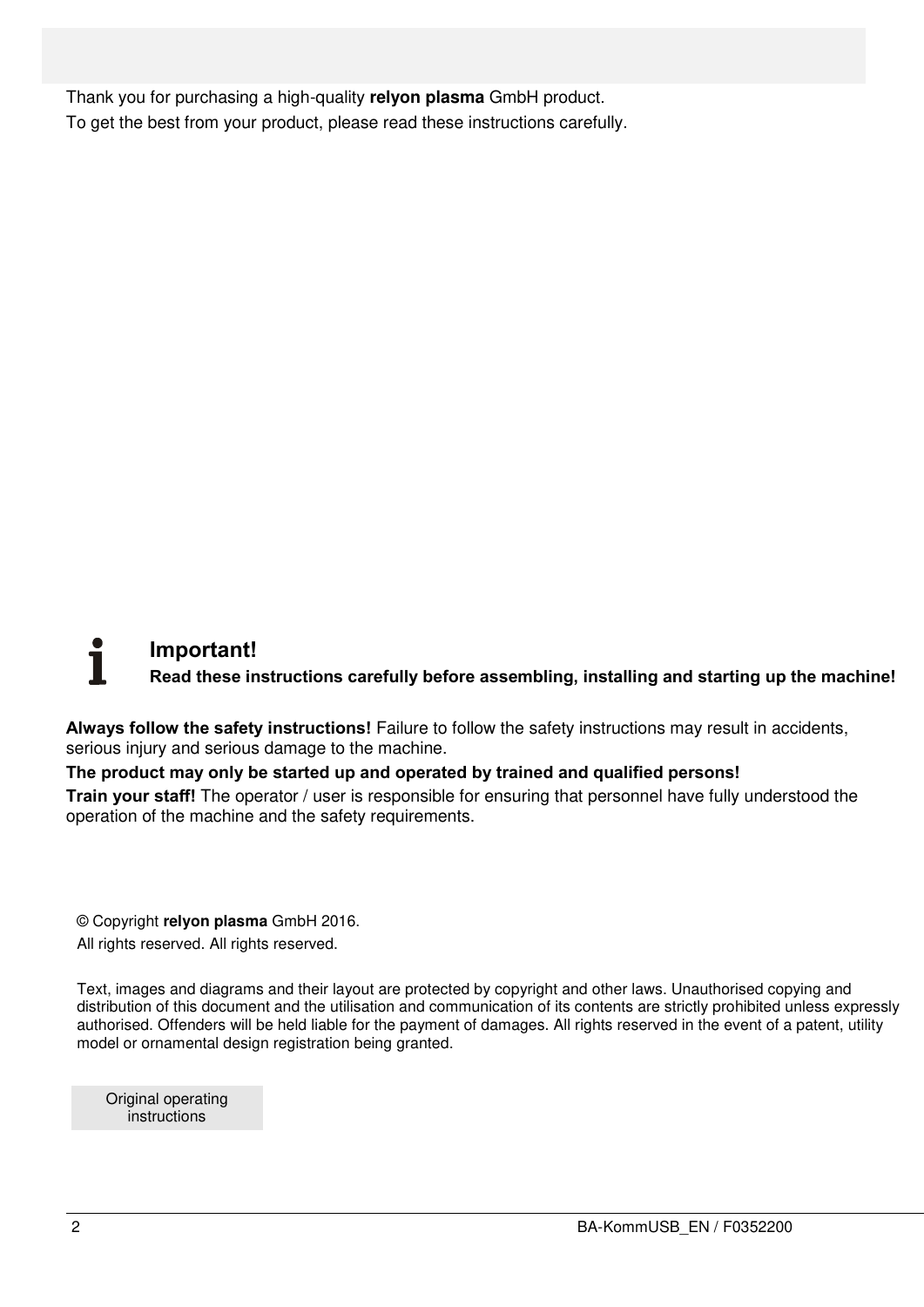

|                  | 11  |       |  |  |  |  |  |
|------------------|-----|-------|--|--|--|--|--|
|                  | 12  |       |  |  |  |  |  |
|                  | 1.3 |       |  |  |  |  |  |
|                  | 1.4 |       |  |  |  |  |  |
| $\overline{2}$   |     |       |  |  |  |  |  |
|                  | 2.1 |       |  |  |  |  |  |
|                  | 2.2 |       |  |  |  |  |  |
|                  |     | 2.2.1 |  |  |  |  |  |
|                  |     | 2.2.2 |  |  |  |  |  |
| 3                |     |       |  |  |  |  |  |
| 1<br>4<br>5<br>6 |     |       |  |  |  |  |  |
|                  | 4.1 |       |  |  |  |  |  |
|                  | 4.2 |       |  |  |  |  |  |
|                  | 4.3 |       |  |  |  |  |  |
|                  | 4.4 |       |  |  |  |  |  |
|                  |     |       |  |  |  |  |  |
|                  | 5.1 |       |  |  |  |  |  |
|                  | 5.2 |       |  |  |  |  |  |
|                  |     | 5.2.1 |  |  |  |  |  |
|                  |     | 5.2.2 |  |  |  |  |  |
|                  |     | 5.2.3 |  |  |  |  |  |
|                  |     |       |  |  |  |  |  |
|                  | 6.1 |       |  |  |  |  |  |
|                  |     |       |  |  |  |  |  |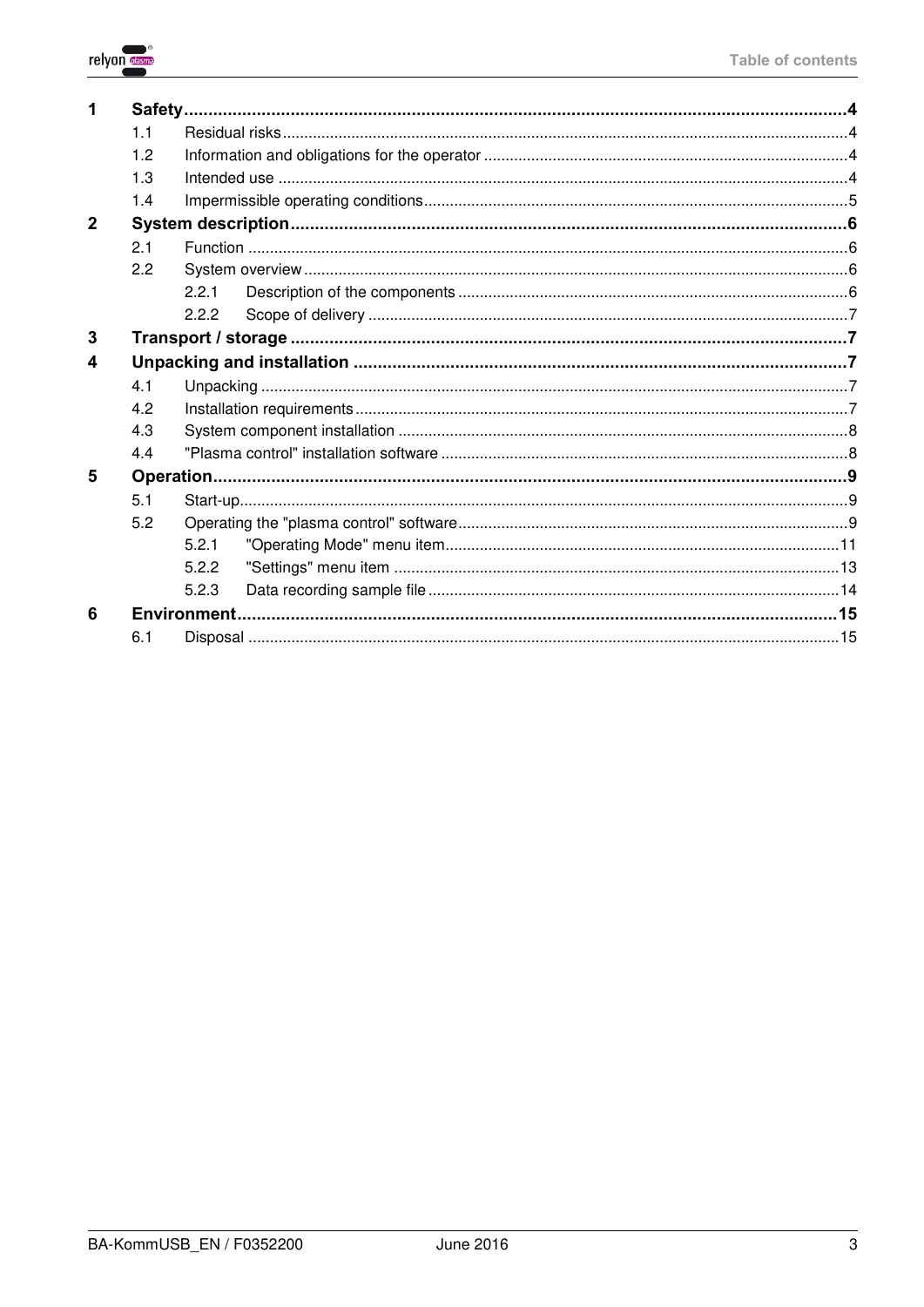#### <span id="page-3-0"></span>**1 Safety**

The system was designed in accordance with the relevant international standards. However, as with any technical product, hazards may arise if the system is not used properly or is used for purposes other than its intended use.

Working with the system can be dangerous and may result in serious or fatal injury. It is therefore essential to protect yourself and others.

In addition to the safety instructions in this document, you must also comply with general safety standards.



#### **Caution - Danger!**

When working with the system, please note and observe the safety instructions and requirements in these operating instructions because non-compliance may result in serious or fatal injury.

#### <span id="page-3-1"></span>**1.1 Residual risks**

This system has been manufactured in accordance with the current state of the art. However, it is impossible to eliminate residual risks.

Always adhere to the following safety instructions:



#### **Caution – Electrical voltage!**

- Danger: 230 V. If damage is visible on the electrical connection, mains cable or system:
	- Do not start up the system.
	- Have the damaged parts repaired by a qualified person or replace them.



#### **Tripping hazard!**

Lay the connection cables in suitable cable trays. Lay cables such that they do not present a tripping hazard.

#### <span id="page-3-2"></span>**1.2 Information and obligations for the operator**

- The system may emit interference.
	- The system has been tested in accordance with EMC legislation.
	- The operator must verify and assure electromagnetic compatibility with other electrical and electronic equipment in the immediate vicinity of the system.
- Ensure that:
	- Operating personnel have read and understood these operating instructions.
	- Anyone working near the machine is made aware of the dangers and is provided with the necessary protective equipment.
	- Repairs are only carried out by qualified persons.
- In particular, make operating personnel aware of the safety instructions in this document.
- Always keep the system in fully functional condition.
- Any modifications made to the machine will invalidate the operating licence and the warranty. Exception: Such modifications are expressly authorised by the manufacturer.

#### <span id="page-3-3"></span>**1.3 Intended use**

The system is intended solely for operation with the PS2000 high-voltage source and a plasma generator from **relyon plasma** GmbH.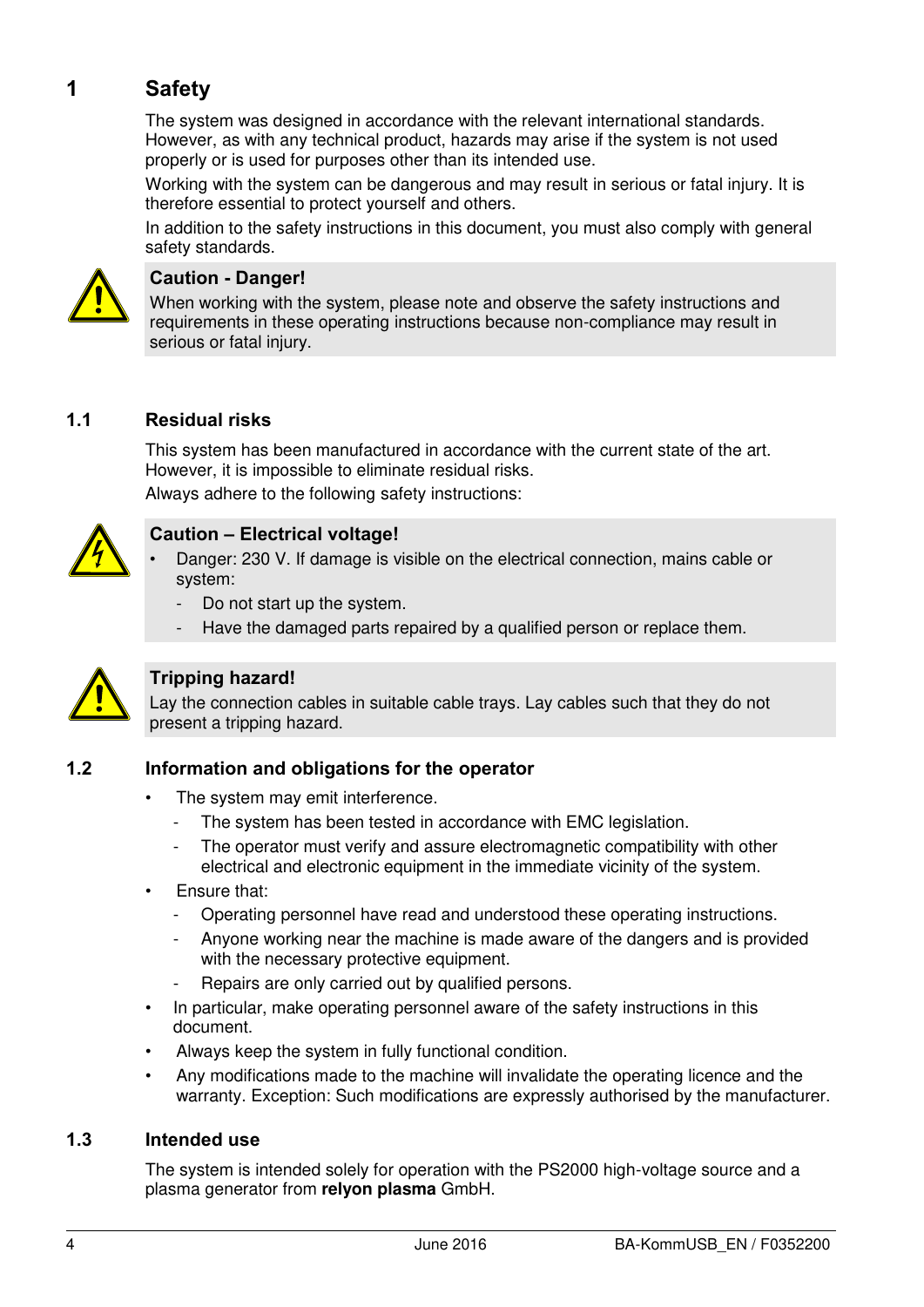Coupled with a suitable plasma generator, the machine is intended solely for the plasma treatment of surfaces (metals, textiles, glass and plastics) to activate, clean, coat or remove residue at atmospheric pressure.

Under no circumstances may the system be used by non-trained persons.

#### <span id="page-4-0"></span>**1.4 Impermissible operating conditions**

The system must not be operated under the following conditions:

- In explosive (Ex) zones
- In areas with severe build-up of dust
- Where there is excessive air humidity (>80% rel.)
- Where temperatures are outside of  $0 40$  °C or 32 104 °F.
- Where there are strong vibrations

### T

**Note!** 

Please also observe the information in the operating instructions of all additional components connected to the system.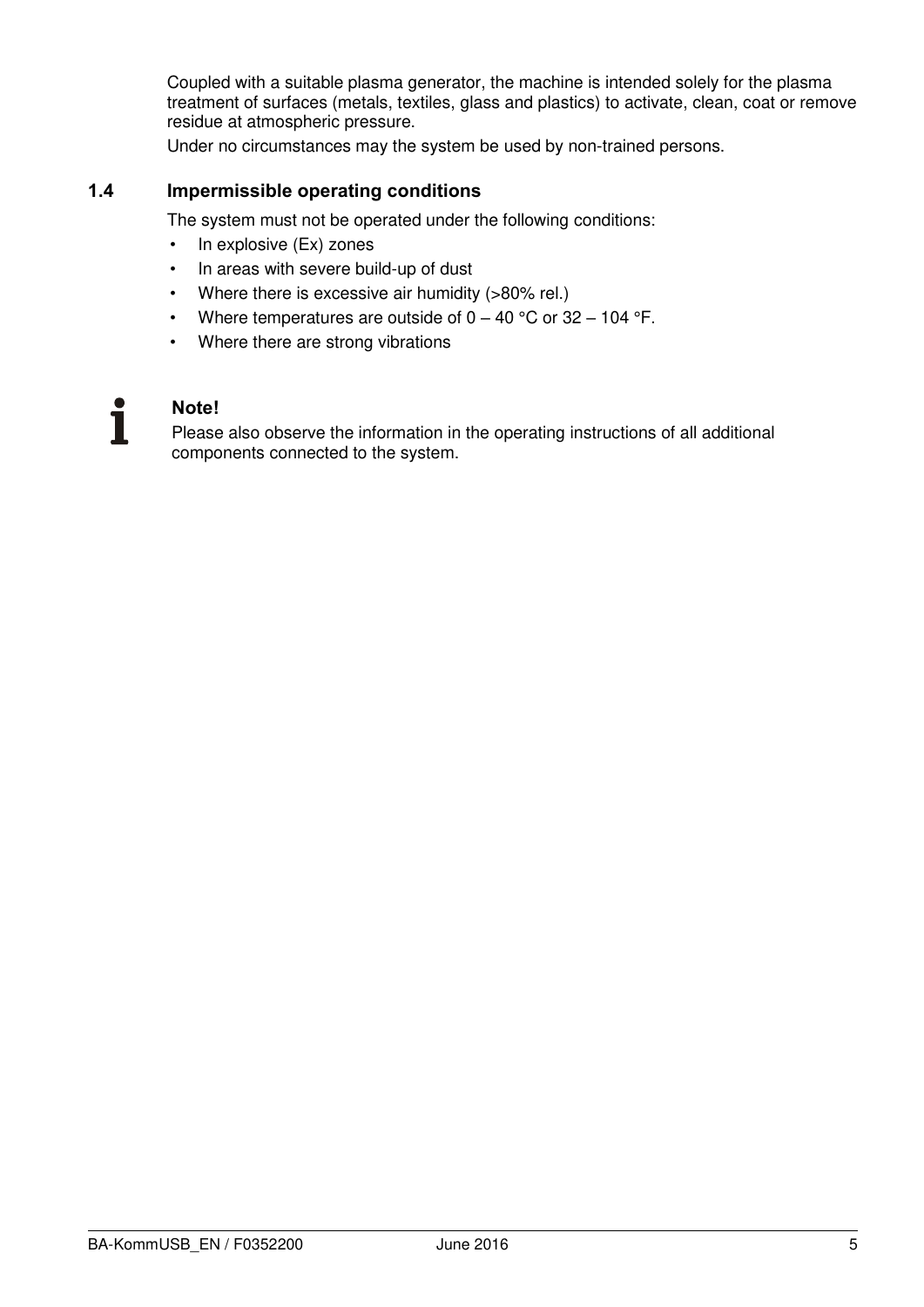#### <span id="page-5-0"></span>**2 System description**

#### <span id="page-5-1"></span>**2.1 Function**

The components of this system are the basic elements for communicating with a PS2000 current source using a Windows PC over USB.

#### <span id="page-5-2"></span>**2.2 System overview**

#### <span id="page-5-3"></span>**2.2.1 Description of the components**



| No. | <b>Components</b>                     |  |  |  |  |
|-----|---------------------------------------|--|--|--|--|
|     | PC/CAN Interface USB-to-CAN compact   |  |  |  |  |
| 2   | CAN cable (length 2 m)                |  |  |  |  |
| 3   | CAN terminal resistor (Sub-D)         |  |  |  |  |
| 4   | CAN terminal resistor bushing (Sub-D) |  |  |  |  |
| 5   | USB stick with software               |  |  |  |  |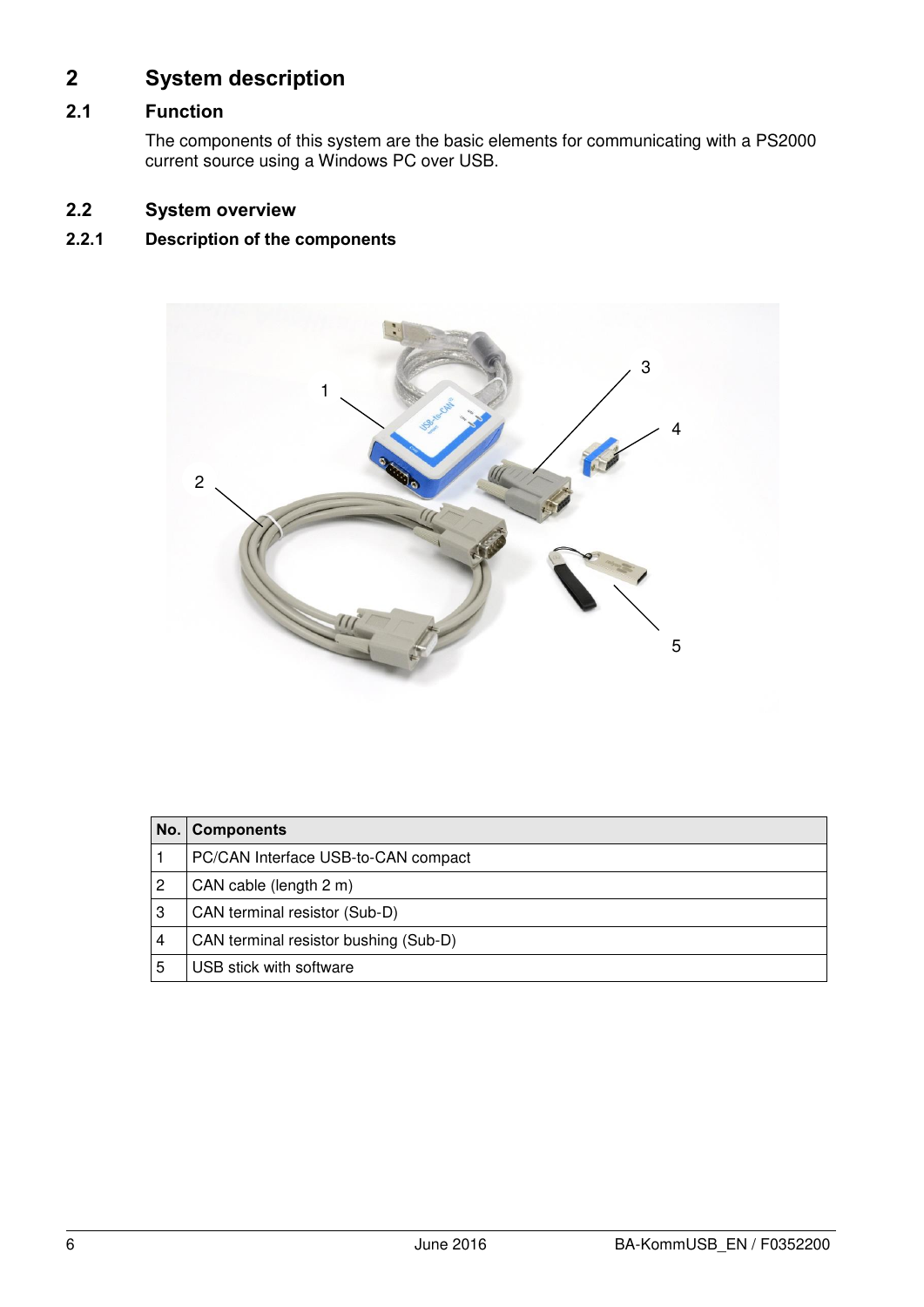#### <span id="page-6-0"></span>**2.2.2 Scope of delivery**

The scope of delivery includes the following components:

- PC/CAN Interface USB-to-CAN compact
- CAN cable (length 2 m)
- CAN terminal resistor (Sub-D)
- CAN terminal resistor bushing (Sub-D)
- USB stick with software
- Operating instructions

#### <span id="page-6-1"></span>**3 Transport / storage**

- Protect the system from dirt and foreign objects.
- Protect the system from impact.

#### <span id="page-6-2"></span>**4 Unpacking and installation**

#### <span id="page-6-3"></span>**4.1 Unpacking**

- Carefully open the packaging.
- Take the components out of the packaging.

#### <span id="page-6-4"></span>**4.2 Installation requirements**

Before installing the machine, the following points must be met:

- The components must be undamaged.
- If installing as a permanent installation or in a building, a suitable switch or circuit breaker that satisfies national safety requirements (in Germany: VDE 0100) must be fitted as an upstream all-pole cut-off device that will disconnect the system from the power supply. This cut-off device should be fitted near the machine and must be easily accessible to the user. The switch must also be labelled as the cut-off device for the machine.
- Only a trained electrician may wire the system.
- Observe all installation requirements and safety notices for the additional machines connected.
- PC system requirements (at least): Windows XP, Windows 7
	-
	- 1 GB RAM
	- 400 MB free storage space
	- 1024x768 resolution
	- USB connection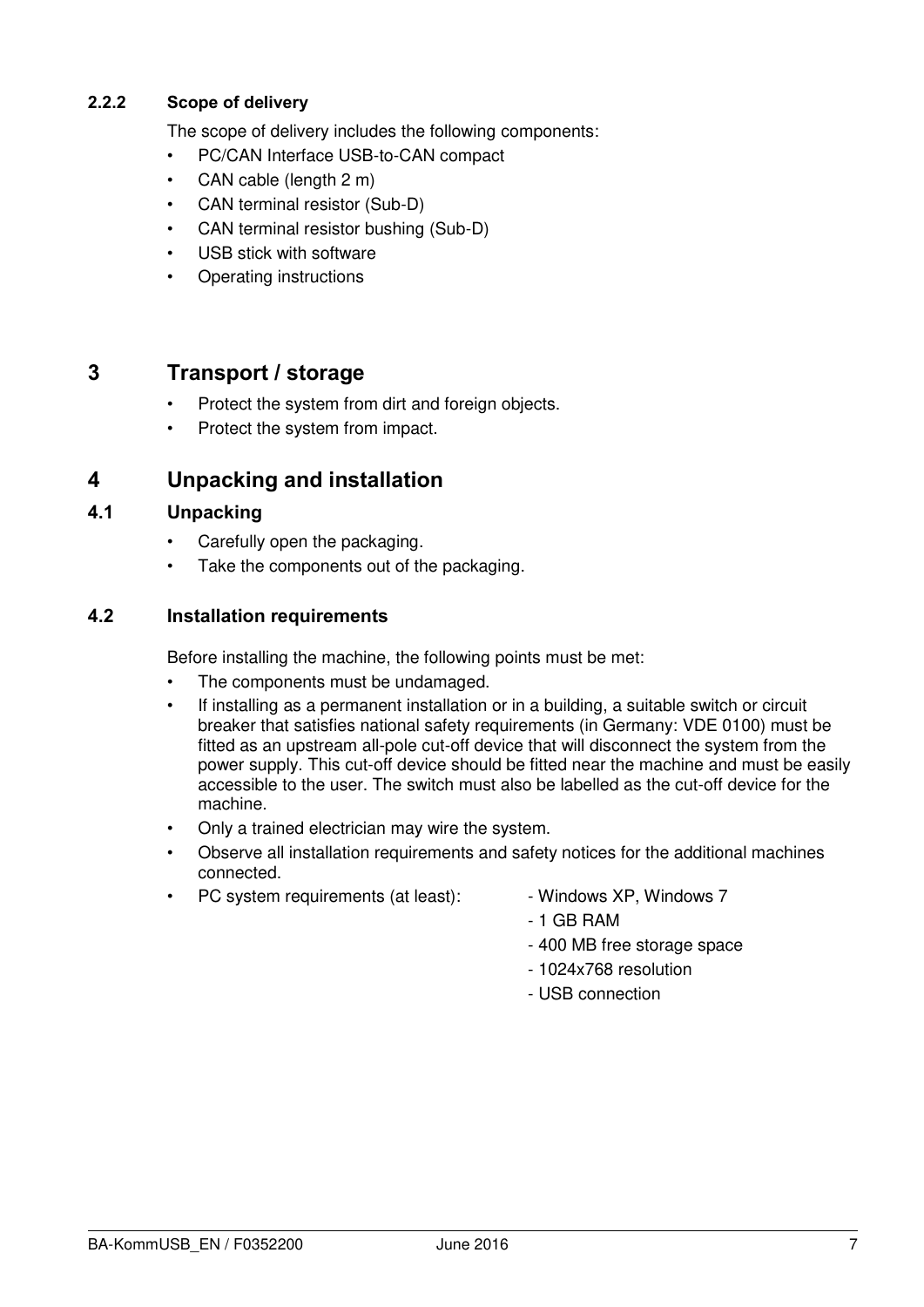#### <span id="page-7-0"></span>**4.3 System component installation**

To install the system, carry out the following steps in the order specified:

- 1. Connect the CAN terminal resistor (bushing) to the "USB-to-CAN" PC/CAN interface.
- 2. Connect the CAN cable to the CAN terminal resistor (bushing).



- 3. Connect CAN cable to the rear connection of the PS2000 current source.
- 4. Terminate the CAN bus on the PS2000 with the provided terminal resistor; if necessary, also refer to the operating instructions of the PS2000 current source if necessary.
- 5. Set the PS2000 node number to "10."



6. Connect the "USB-to-CAN" PC/CAN interface to the USB connection of your PC.



- 7. Establish the emergency stop circuit for the PS2000 and all other connections of the additional machines as described in the corresponding operating instructions.
	- $\checkmark$  The system is installed.

#### <span id="page-7-1"></span>**4.4 "Plasma control" installation software**

To install the software, carry out the following steps in the specified order:

1. Insert the provided USB stick into the USB port on your PC.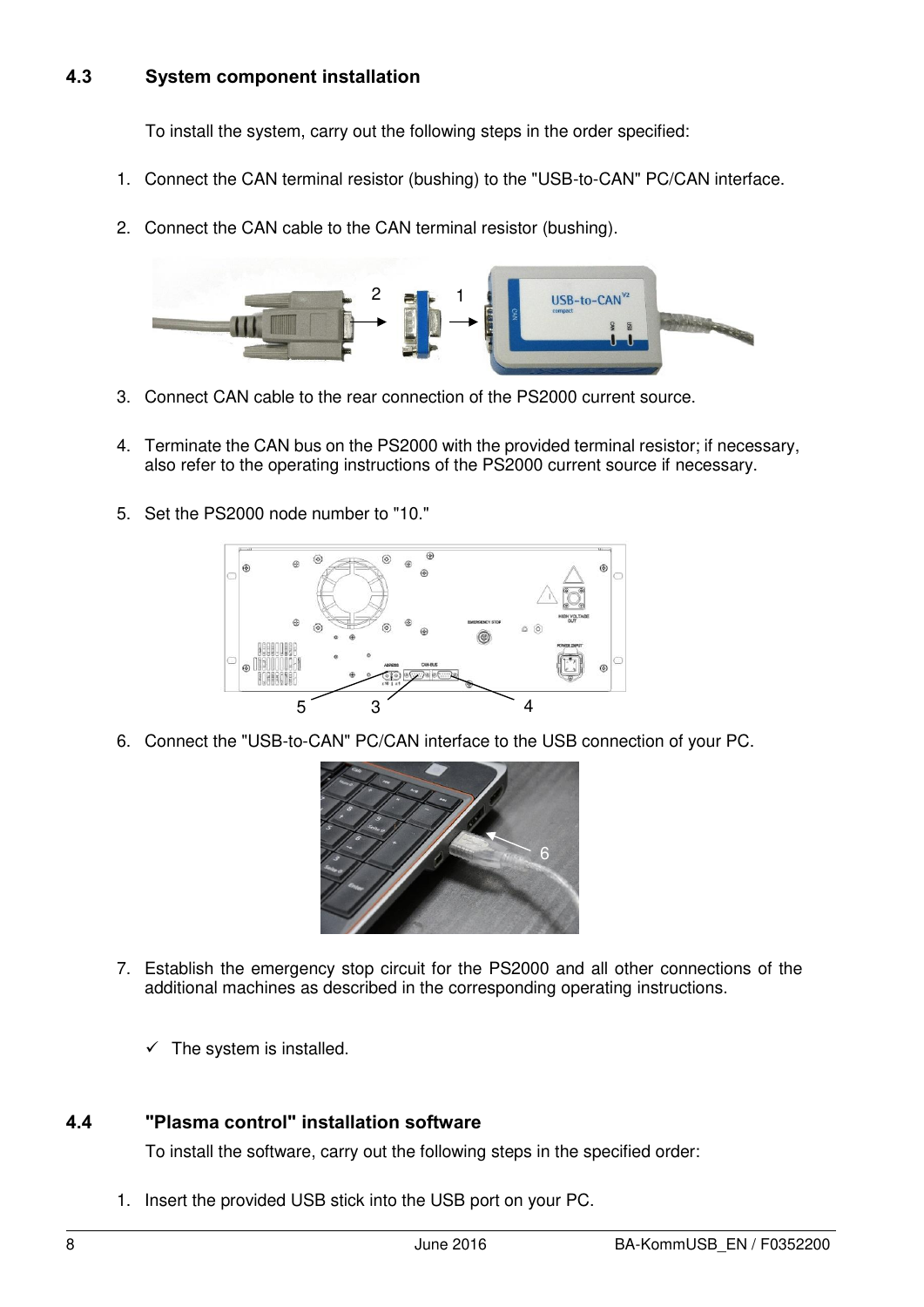2. Install the VCI driver by running the "VCI\_Treiber\_###.exe" file in the "VCI-Installer" subfolder.

This may require administrator rights. Follow the instructions in the program to complete the installation

3. Carry out the "setup.exe" file in the "plasma control V2.1" subfolder. This may require administrator rights. Follow the program instructions to complete the installation.

 $\checkmark$  The software is installed.

#### <span id="page-8-0"></span>**5 Operation**

#### <span id="page-8-1"></span>**5.1 Start-up**

To operate the system, the following points must be met:

- The main switch of the connected PS2000 current source must be switched on.
- The emergency stop circuit must be connected correctly.
- The CAN bus cables must be connected, both ends must be terminated with terminal resistors and the correct CAN bus address (10) must be set at the rear side of the current source.
- The baud rate of the current source must be 500 kBd.
- The software version of the current source(s) must be 4.03 or higher.
- The "USB-to-CAN" PC/CAN interface must be connected to the PC's USB connection before the "plasma control" software is started.
- The "plasma control" software must be installed and started on the connected PC.
- The plasma generator must have a gas supply.
- All additional machines/components must be correctly connected.

If these points are met, you can use the software to control your plasma process using your PC.

Please note that it is essential that a gas flow is present in order to operate the plasma generator. The software does not test whether sufficient gas flow is present. This check then has to be provided in the overall system.

Before activating the high voltage for plasma generation, there must be a gas flow through the plasma generator for at least 2 seconds.

#### **Attention – Damage to machine!**

The plasma generator may be damaged if it is operated with no gas or too little gas.

Never switch on the high voltage before sufficient gas is flowing through the plasma generator!

#### <span id="page-8-2"></span>**5.2 Operating the "plasma control" software**

The software is divided into two tabs: "Operating Mode" and "Settings". The individual functions and commands are described below.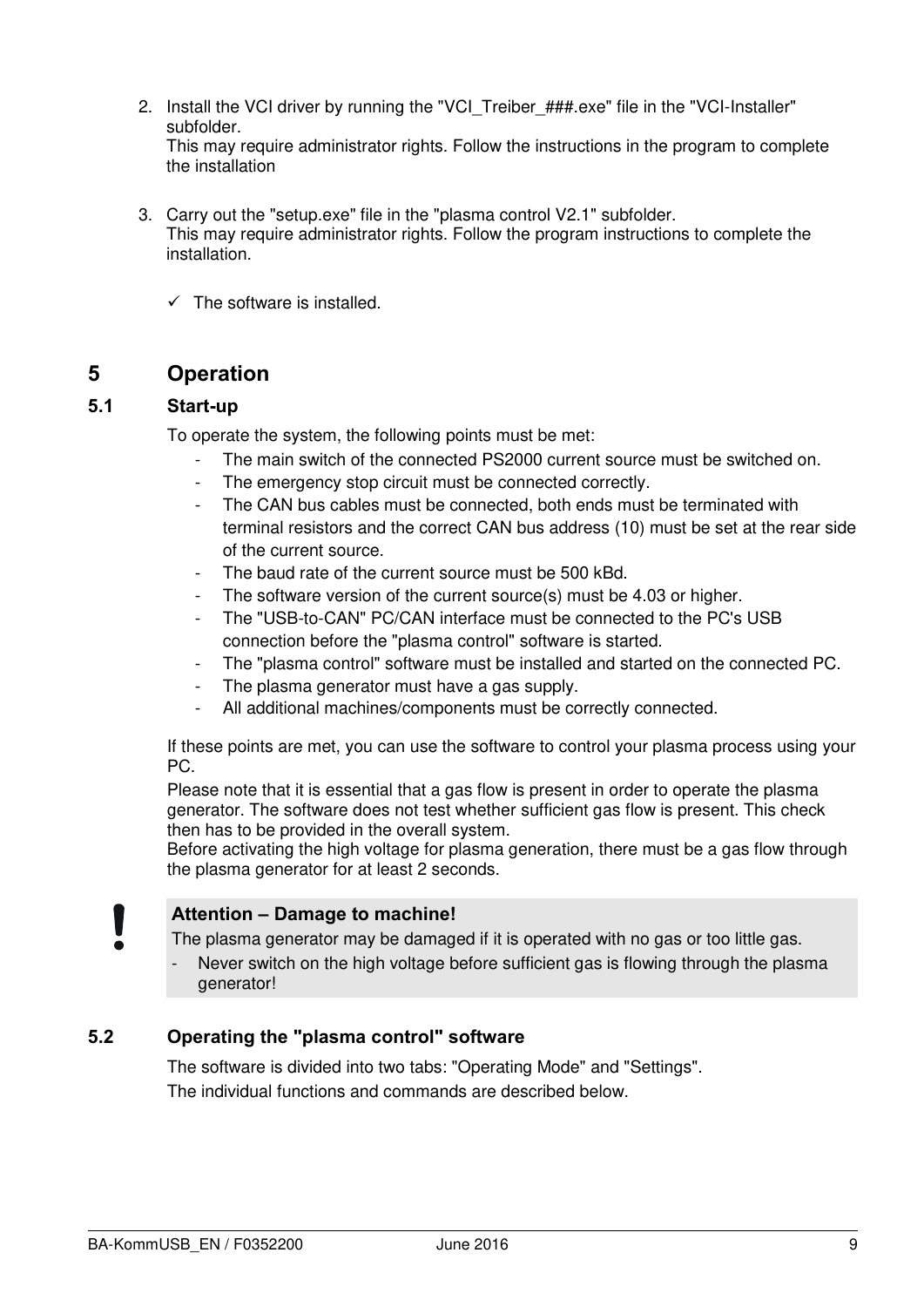

| #             | Menu item        | Explanation                                                                                                                                                                                                   |  |  |  |
|---------------|------------------|---------------------------------------------------------------------------------------------------------------------------------------------------------------------------------------------------------------|--|--|--|
| 1             | Operating mode   | During operation, all necessary commands can be run<br>on the "Operating Mode" tab.<br>Further details can be found in 5.2.1                                                                                  |  |  |  |
| $\mathcal{P}$ | Settings         | One-time settings for the storage location can be<br>entered under "Settings".<br>Further details can be found in 5.3.1                                                                                       |  |  |  |
| 3             | (Version number) | In the header, you can read off the version number of<br>the software (shown in V2.1)                                                                                                                         |  |  |  |
| 4             | End program      | Please always be sure to close the program using the<br>"End Program" button.<br>If the program was not closed using this button,<br>restarting the computer is required to establish<br>communication again. |  |  |  |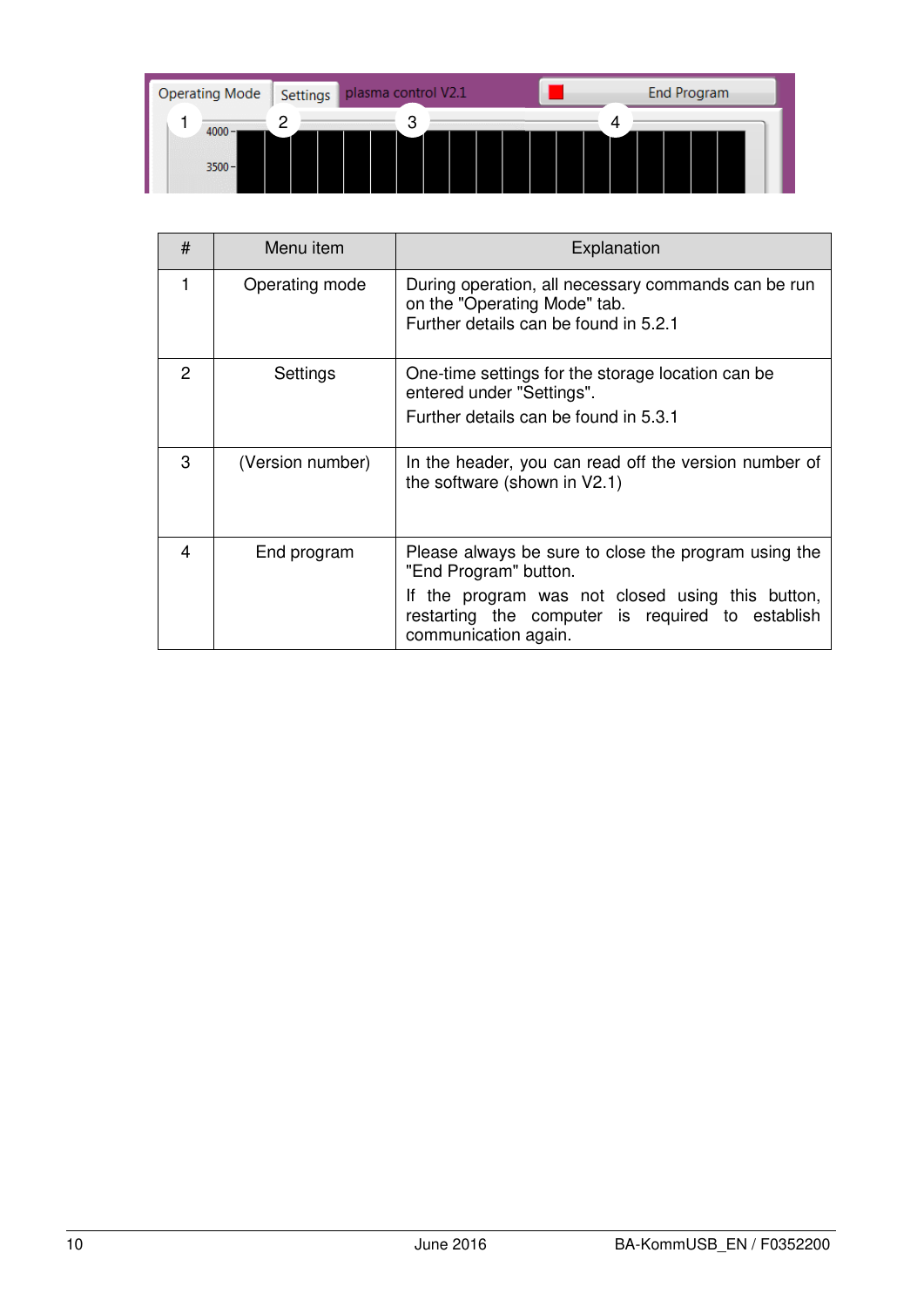<span id="page-10-0"></span>

| #              | Menu item                 | Explanation                                                                                                                                                                                 |  |  |  |  |
|----------------|---------------------------|---------------------------------------------------------------------------------------------------------------------------------------------------------------------------------------------|--|--|--|--|
| $\overline{4}$ | Plasma ON<br>(Plasma OFF) | Pressing this button activates/deactivates the high<br>voltage and the plasma on the plasma generator is                                                                                    |  |  |  |  |
|                | Plasma ON                 | ignited/stopped. The button appears red during an<br>active plasma generation process.<br>To be able to start the plasma generation process,                                                |  |  |  |  |
|                | Plasma OFF                | there can be no error messages in the status field (#7).                                                                                                                                    |  |  |  |  |
| 5              | Reset                     | The presence of an error message can be<br>acknowledged using this button. If an error message is                                                                                           |  |  |  |  |
|                | Reset                     | present, the button flashes red.                                                                                                                                                            |  |  |  |  |
|                | Reset                     |                                                                                                                                                                                             |  |  |  |  |
| 6              | Datalog                   | Pressing this button starts the data recording process.<br>The button appears green during an active data<br>recording process.                                                             |  |  |  |  |
|                | Datalog                   |                                                                                                                                                                                             |  |  |  |  |
|                | Datalog                   |                                                                                                                                                                                             |  |  |  |  |
| 7              | <b>Status</b>             | The current status messages are displayed in this field.<br>Additional information about the status messages can<br>be found in the operating instructions of the PS2000<br>current source. |  |  |  |  |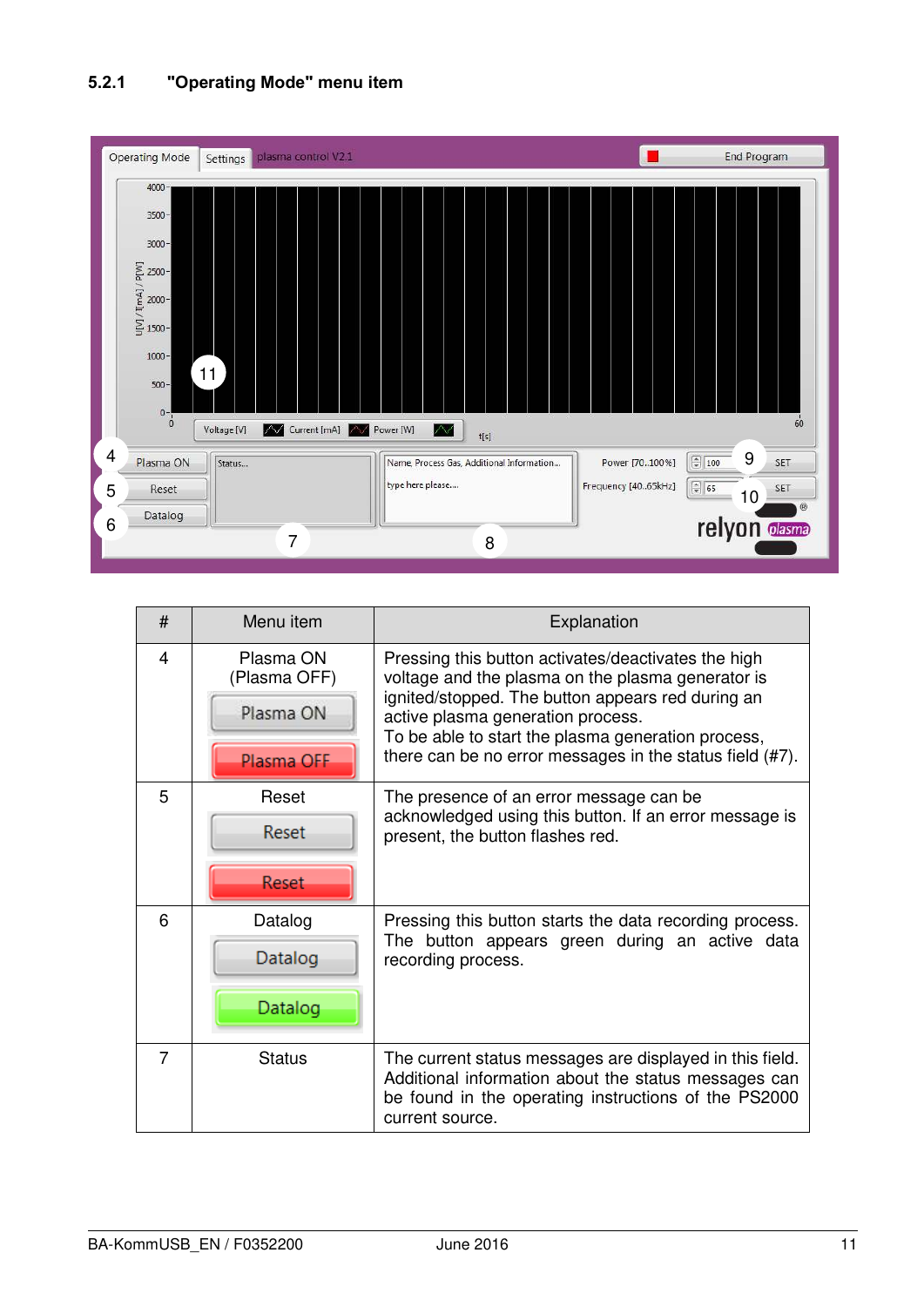| 8  | (Comments field) | In this field, you can enter any text that is to be stored<br>with your measurement data. These entries can be<br>process parameters or identification numbers.               |
|----|------------------|-------------------------------------------------------------------------------------------------------------------------------------------------------------------------------|
| 9  | Power            | This is the power set value input of the current source<br>in a percentage. You can select values between 70 and<br>100% and apply them by pressing "SET".                    |
| 10 | Frequency        | This is the frequency set value input of the current<br>source in kilohertz (kHz). You can select values<br>between 40 and 65 kHz and apply them by pressing<br>"SET".        |
| 11 | (Diagram/legend) | The currently measured operating parameters for<br>voltage U (in volts), current I (in milliamperes) and<br>power P (in watts) are displayed here for the last 60<br>seconds. |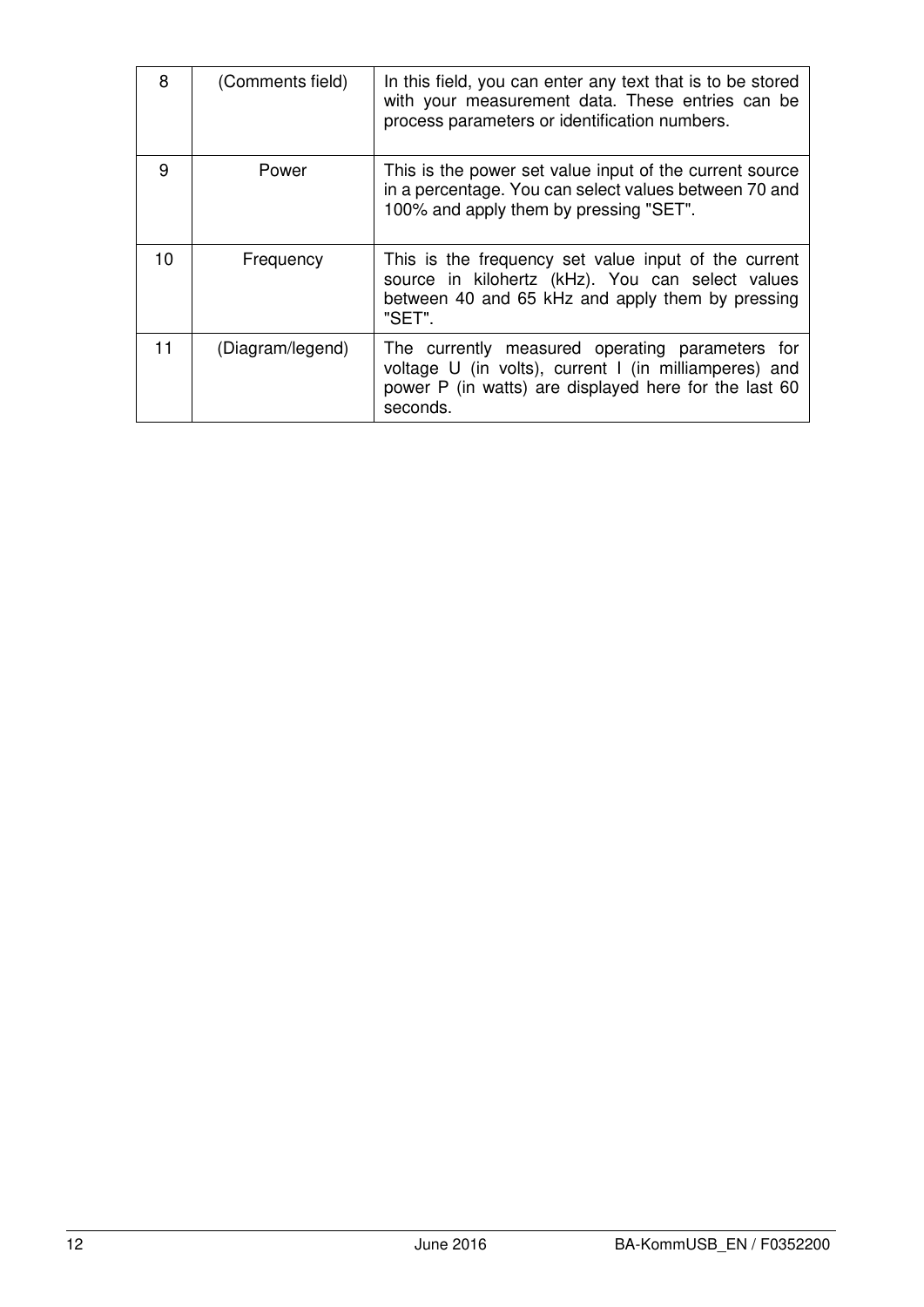#### <span id="page-12-0"></span>**5.2.2 "Settings" menu item**

| <b>Operating Mode</b> | Settings                           | plasma control V2.1        | <b>End Program</b>                          |
|-----------------------|------------------------------------|----------------------------|---------------------------------------------|
|                       |                                    | 39<br>m<br>HU.<br>77       | $\sim$<br>io<br>۰<br>relyon<br>ä.<br>÷<br>ಠ |
| 12<br>13              | Data Name Suffix<br>Data Safe Path | plasmacontrol<br>$\bullet$ | 14                                          |

| #  | Menu item                    | Explanation                                                                                                                                                                                                                                                                                                                                                                                                             |  |  |  |  |  |
|----|------------------------------|-------------------------------------------------------------------------------------------------------------------------------------------------------------------------------------------------------------------------------------------------------------------------------------------------------------------------------------------------------------------------------------------------------------------------|--|--|--|--|--|
| 12 | Data Name Suffix             | As an option, you can enter a desired suffix for the<br>data recording files here.<br>The suffix is appended to the part of the file name that<br>cannot be changed, which consists of the date and<br>time of the data recording.<br>The suffix field is populated with the text<br>"plasmacontrol" by default.<br>If no input is made, the file is named according to the<br>yyyymmdd hhmmss plasmacontrol.csv format |  |  |  |  |  |
| 13 | Data Safe Path               | As an option, you can change the data path for the<br>data recording process.<br>If no change is made, it is stored automatically in the<br>standard working directory.                                                                                                                                                                                                                                                 |  |  |  |  |  |
| 14 | (Status window<br>file path) | Whether or not a valid data path was selected is<br>displayed here.                                                                                                                                                                                                                                                                                                                                                     |  |  |  |  |  |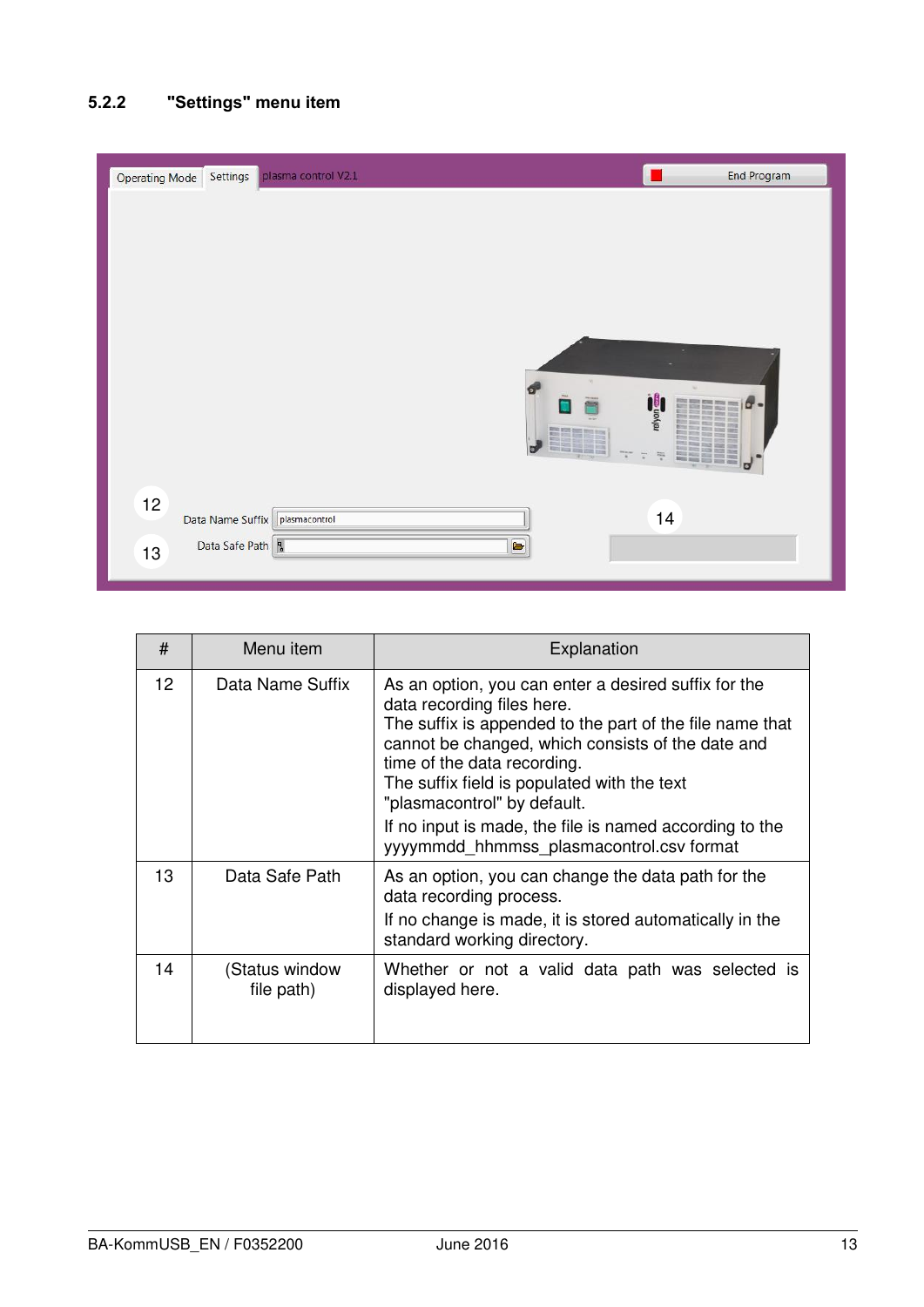#### <span id="page-13-0"></span>**5.2.3 Data recording sample file**

The file is stored in the selected directory or in the standard working directory in accordance with the naming system described under point [5.2.2.](#page-12-0)

The file format is .csv with the ";" delimiter (semicolon).

A sample file is listed below to show an example of the content and the structure. All standard settings have been retained for the sample file.

Sample file name: 20151217\_171129\_plasmacontrol.csv

| relyon plasma - PS2000 - Dataset          |    |      |                        |     |      |           |    |      |            |    |
|-------------------------------------------|----|------|------------------------|-----|------|-----------|----|------|------------|----|
| Name, Process Gas, Additional Information |    |      |                        |     |      |           |    |      |            |    |
| type here please                          |    |      |                        |     |      |           |    |      |            |    |
| Power set [%] Freq set [kHz] Voltage [V]  |    |      | Current [mA] Power [W] |     | Year | Month Day |    | Hour | Minute Sec |    |
| 100                                       | 55 | 1242 | 635                    | 983 | 2015 | 12        | 17 | 17   | -11        | 29 |
| 100                                       | 55 | 1258 | 634                    | 983 | 2015 | 12        | 17 | 17   | 11         | 30 |
| 100                                       | 55 | 1224 | 641                    | 983 | 2015 | 12        | 17 | 17   | 11         | 31 |